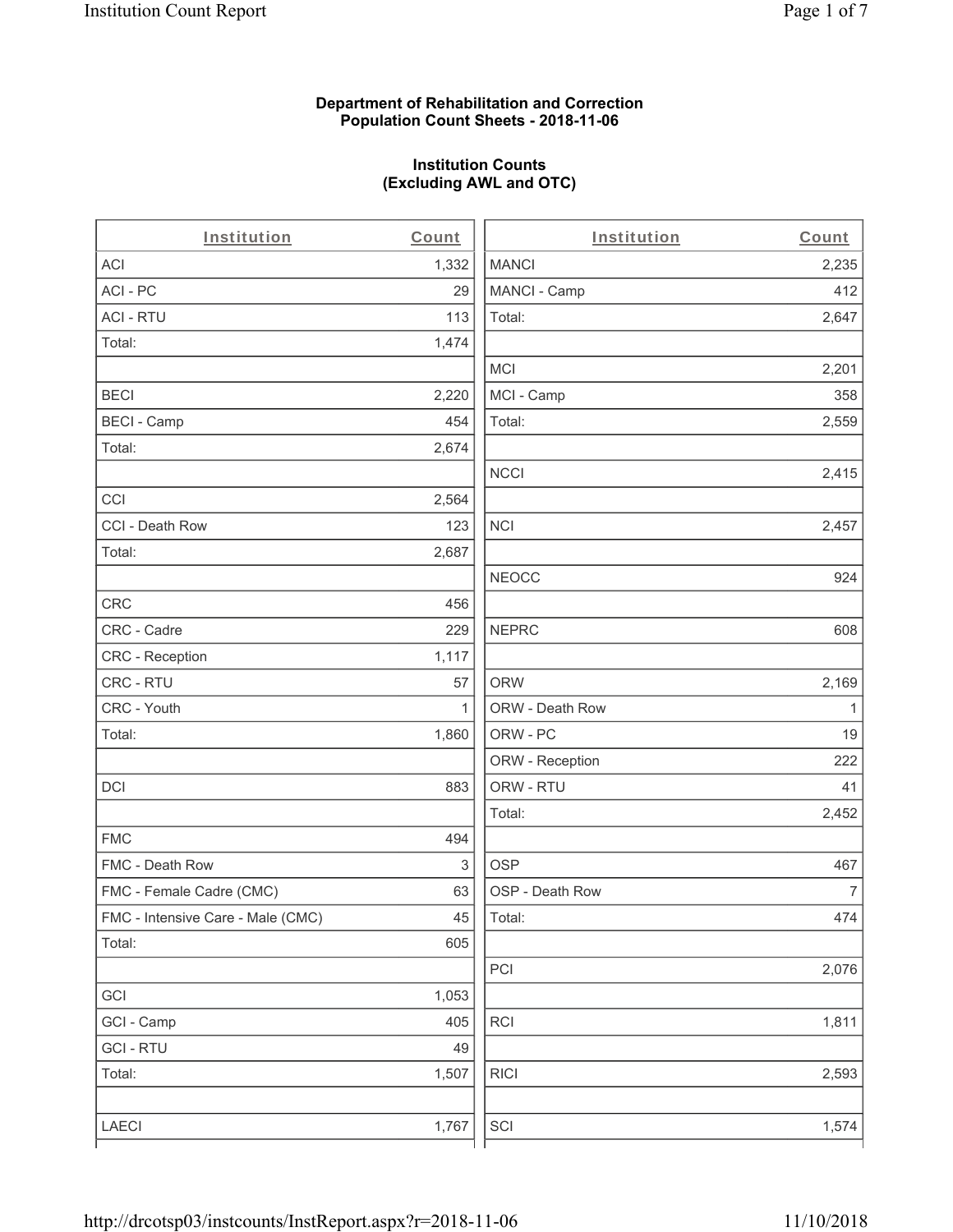| <b>LECI</b>              | 2,252 | <b>SOCF</b>      |                          | 1,271  |
|--------------------------|-------|------------------|--------------------------|--------|
| LECI - Camp              | 165   | SOCF - RTU       |                          | 49     |
| Total:                   | 2,417 | Total:           |                          | 1,320  |
|                          |       |                  |                          |        |
| LOCI                     | 2,261 | <b>TCI</b>       |                          | 924    |
|                          |       | TCI - Camp       |                          | 440    |
| <b>LORCI</b>             | 281   | Total:           |                          | 1,364  |
| LORCI - Cadre            | 140   |                  |                          |        |
| <b>LORCI - Reception</b> | 1,062 | <b>TOCI</b>      |                          | 727    |
| Total:                   | 1,483 | <b>TOCI - PC</b> |                          | 96     |
|                          |       | Total:           |                          | 823    |
| <b>MACI</b>              | 987   |                  |                          |        |
| MACI - Minimum           | 1,234 | <b>WCI</b>       |                          | 1,327  |
| Total:                   | 2,221 | WCI - RTU        |                          | 30     |
|                          |       | Total:           |                          | 1,357  |
|                          |       |                  | <b>Total Population:</b> | 49,293 |

\* The Total Population includes 30 Offenders with Reason Codes 30 & 31. \*\* The Total Population includes 38 Offenders with Reason Code 0A.

### **Male Population by Security Level (Include AWL and Exclude OTC)**

| Security Level         |                   | <b>Body</b> | <b>AWL</b> | $(-OTC)$ | Total  |
|------------------------|-------------------|-------------|------------|----------|--------|
| Total Level 5          |                   | 115         | 2          | 2        | 115    |
| Total Level 4          |                   | 2,743       | 22         | 20       | 2,745  |
| Total Level 3          |                   | 11,616      | 140        | 127      | 11,629 |
| Total Level 2          |                   | 16,286      | 195        | 148      | 16,333 |
| Total Level 1          |                   | 14,295      | 137        | 86       | 14,346 |
| <b>Total Death Row</b> |                   | 135         |            |          | 135    |
|                        | <b>Total Male</b> | 45,190      | 497        | 384      | 45,303 |

#### **Female Population by Institution (Include AWL and Exclude OTC)**

| Institution              | Bodv  | AWL |    | Гоtа  |
|--------------------------|-------|-----|----|-------|
| <b>DCI</b>               | 883   |     | ຊ  | 884   |
| <b>FMC</b>               | 18    | C   |    | 19    |
| FMC - Female Cadre (CMC) | 63    |     |    | 64    |
| <b>NEPRC</b>             | 608   | 10  | 3  | 615   |
| <b>ORW</b>               | 2,168 | 33  | 22 | 2,179 |
|                          |       |     |    |       |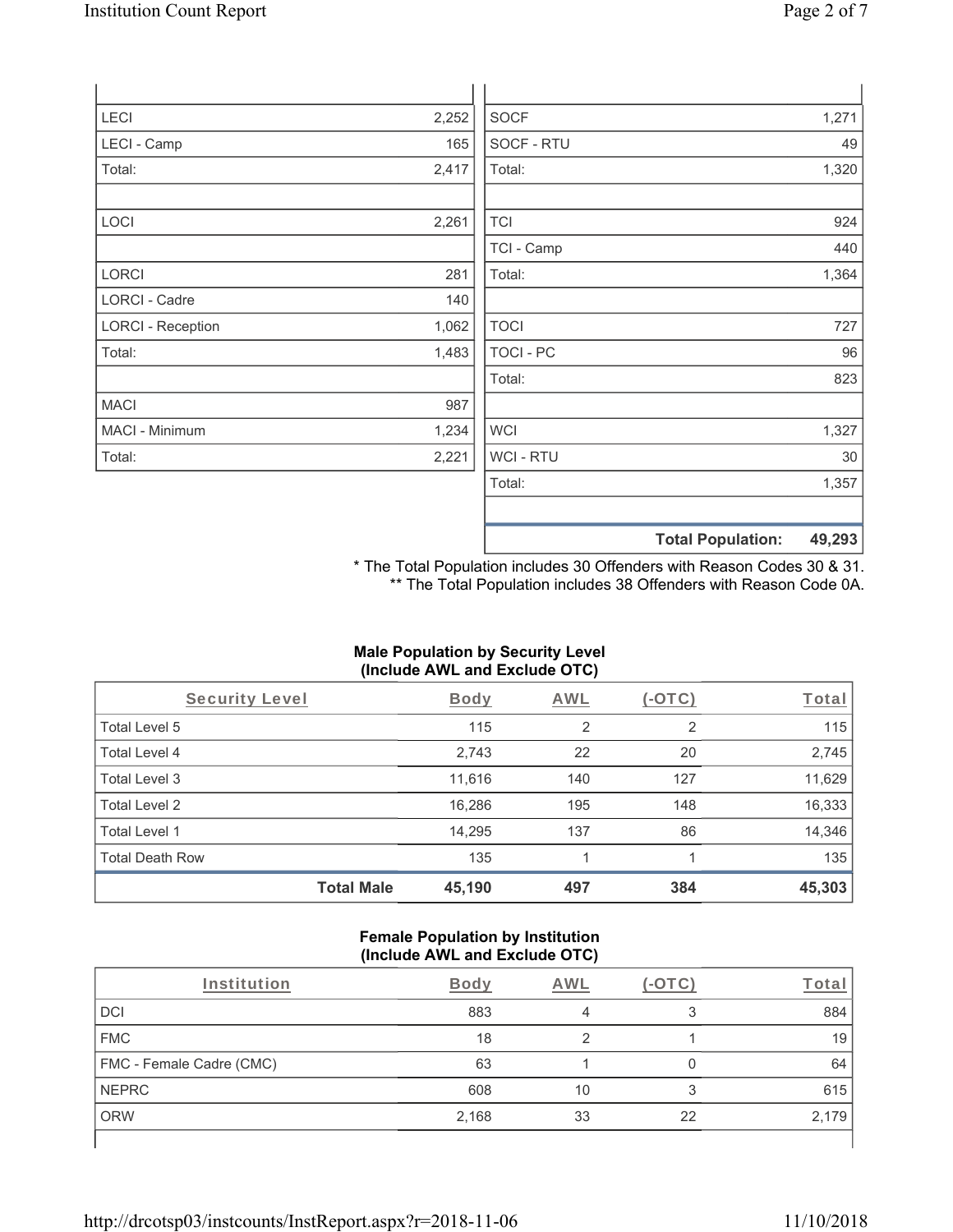| ORW - Death Row        |                          |        | 0   |     |        |
|------------------------|--------------------------|--------|-----|-----|--------|
| ORW-PC                 |                          | 19     | 0   |     | 19     |
| <b>ORW</b> - Reception |                          | 222    |     | 6   | 223    |
| <b>ORW - RTU</b>       |                          | 41     | 0   |     | 41     |
|                        | <b>Total Female</b>      | 4,023  | 57  | 35  | 4,045  |
|                        | <b>Total Population:</b> | 49,213 | 554 | 419 | 49,348 |

### **Male Population by Institution: Security Level 5 (Include AWL and Exclude OTC)**

| <b>Total Level 5</b> | 115        | $\overline{2}$      | $\overline{2}$ | 115        |
|----------------------|------------|---------------------|----------------|------------|
| WCI-RTU              |            | $\Omega$            | $\Omega$       |            |
| <b>WCI</b>           |            | $\mathbf 0$         | $\Omega$       |            |
| <b>TOCI</b>          | 7          | $\mathsf{O}\xspace$ | 0              | 7          |
| <b>SOCF</b>          | 44         | $\mathsf{O}\xspace$ | $\mathbf 0$    | 44         |
| <b>RICI</b>          |            | $\mathbf 0$         | 0              |            |
| <b>RCI</b>           | 3          | $\mathbf 0$         | $\mathbf 0$    | 3          |
| <b>OSP</b>           | 39         | $\overline{2}$      | 2              | 39         |
| <b>NEOCC</b>         | $\sqrt{5}$ | $\mathbf 0$         | $\mathbf{0}$   | 5          |
| <b>MANCI</b>         | $6\,$      | $\mathsf{O}\xspace$ | 0              | $6\,$      |
| <b>MACI</b>          |            | $\mathbf 0$         | 0              | 1          |
| LECI                 | $\sqrt{5}$ | $\mathbf 0$         | 0              | $\sqrt{5}$ |
| GCI                  |            | $\mathbf 0$         | 0              |            |
| CRC                  |            | $\mathbf 0$         | $\mathbf 0$    |            |
| Institution          | Body       | AWL                 | $(-OTC)$       | Total      |

### **Male Population by Institution: Security Level 4 (Include AWL and Exclude OTC)**

| Institution                       | Body | AWL | $(-OTC)$ | Total |
|-----------------------------------|------|-----|----------|-------|
| ACI                               | 9    |     |          | 9     |
| <b>BECI</b>                       | 0    |     |          |       |
| CCI                               | 2    | 0   | 0        | 2     |
| CRC                               | 19   |     |          | 19    |
| CRC - Reception                   | 17   |     | O        | 17    |
| CRC - RTU                         | 14   |     |          | 14    |
| <b>FMC</b>                        | 4    |     |          | 4     |
| FMC - Intensive Care - Male (CMC) |      | U   | $\Omega$ |       |
| LECI                              | 40   |     | O        | 40    |
| LOCI                              | 0    | 5   | 5        |       |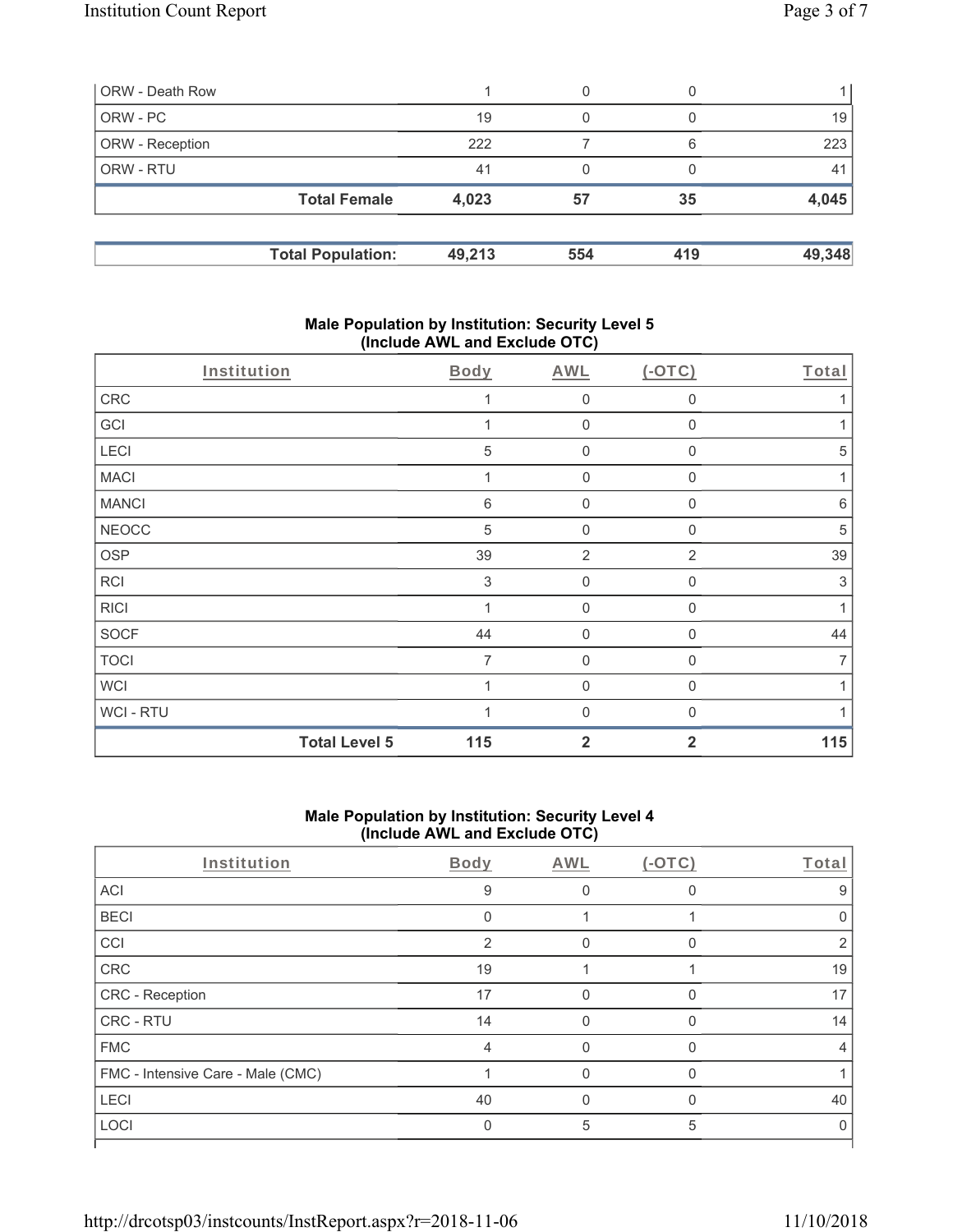| LORCI             |                      | 11             | $\overline{4}$      | $\,$ 3 $\,$         | $12 \overline{)}$         |
|-------------------|----------------------|----------------|---------------------|---------------------|---------------------------|
| LORCI - Cadre     |                      | 1              | $\mathsf{O}\xspace$ | $\mathsf{O}\xspace$ | 1                         |
| LORCI - Reception |                      | $\overline{4}$ | $\mathsf 0$         | $\mathsf 0$         | $\overline{4}$            |
| <b>MACI</b>       |                      | 62             | $\mathbf{1}$        | 1                   | 62                        |
| <b>MANCI</b>      |                      | 35             | 1                   | 1                   | 35                        |
| MCI               |                      | $\overline{2}$ | $\mathbf 0$         | $\mathsf{O}\xspace$ | $\sqrt{2}$                |
| <b>NEOCC</b>      |                      | $30\,$         | $\mathsf{O}\xspace$ | $\mathsf{O}\xspace$ | $30\,$                    |
| <b>OSP</b>        |                      | 397            | $\mathsf{O}\xspace$ | $\mathsf{O}\xspace$ | 397                       |
| PCI               |                      | 1              | $\mathbf 0$         | $\mathsf{O}\xspace$ | 1                         |
| <b>RCI</b>        |                      | 37             | $\mathsf 0$         | $\mathsf{O}\xspace$ | 37                        |
| <b>RICI</b>       |                      | $\sqrt{3}$     | $\mathbf 0$         | $\mathsf{O}\xspace$ | $\ensuremath{\mathsf{3}}$ |
| SCI               |                      | $\sqrt{3}$     | $\mathsf{O}\xspace$ | $\mathsf{O}\xspace$ | $\sqrt{3}$                |
| SOCF              |                      | 1,219          | $\,8\,$             | $\overline{7}$      | 1,220                     |
| SOCF - RTU        |                      | 49             | $\mathsf{O}\xspace$ | $\,0\,$             | 49                        |
| <b>TCI</b>        |                      | 5              | $\mathsf{O}\xspace$ | 0                   | 5                         |
| <b>TOCI</b>       |                      | 711            | $\mathsf 0$         | $\mathbf 0$         | 711                       |
| <b>TOCI - PC</b>  |                      | 22             | $\mathsf{O}\xspace$ | $\mathsf{O}\xspace$ | 22                        |
| <b>WCI</b>        |                      | $30\,$         | 1                   | 1                   | 30                        |
| WCI-RTU           |                      | 15             | $\mathbf 0$         | $\mathsf{O}\xspace$ | 15                        |
|                   | <b>Total Level 4</b> | 2,743          | 22                  | 20                  | 2,745                     |

### **Male Population by Institution: Security Level 3 (Include AWL and Exclude OTC)**

| Institution                       | <b>Body</b>    | <b>AWL</b>     | $(-OTC)$       | Total            |
|-----------------------------------|----------------|----------------|----------------|------------------|
| <b>ACI</b>                        | 13             | 0              | 0              | 13               |
| ACI-PC                            |                | $\mathbf 0$    | 0              |                  |
| <b>BECI</b>                       |                | $\mathbf 0$    | $\mathbf 0$    |                  |
| CRC                               | 100            | $\overline{2}$ | $\overline{2}$ | 100              |
| CRC - Cadre                       | 121            | $\mathbf{0}$   | $\Omega$       | 121              |
| CRC - Reception                   | 672            | $20\,$         | 20             | 672              |
| CRC - RTU                         | 42             | 0              | 0              | 42               |
| CRC - Youth                       | $\mathbf 0$    | 1              |                | $\mathbf 0$      |
| <b>FMC</b>                        | 5              | 1              | $\mathbf 0$    | 6                |
| FMC - Intensive Care - Male (CMC) | $\overline{4}$ | $\mathbf 0$    | $\mathbf 0$    | $\overline{4}$   |
| GCI                               |                | 0              | 0              |                  |
| <b>LAECI</b>                      | 7              | $\mathbf 0$    | 0              | $\overline{7}$   |
| LECI                              | 2,201          | 17             | 14             | 2,204            |
| LOCI                              | 1              | $\overline{0}$ | $\mathbf 0$    | 1                |
| <b>LORCI</b>                      | 74             | 35             | 34             | 75               |
| LORCI - Cadre                     | $\overline{9}$ | $\mathbf 0$    | $\overline{0}$ | $\boldsymbol{9}$ |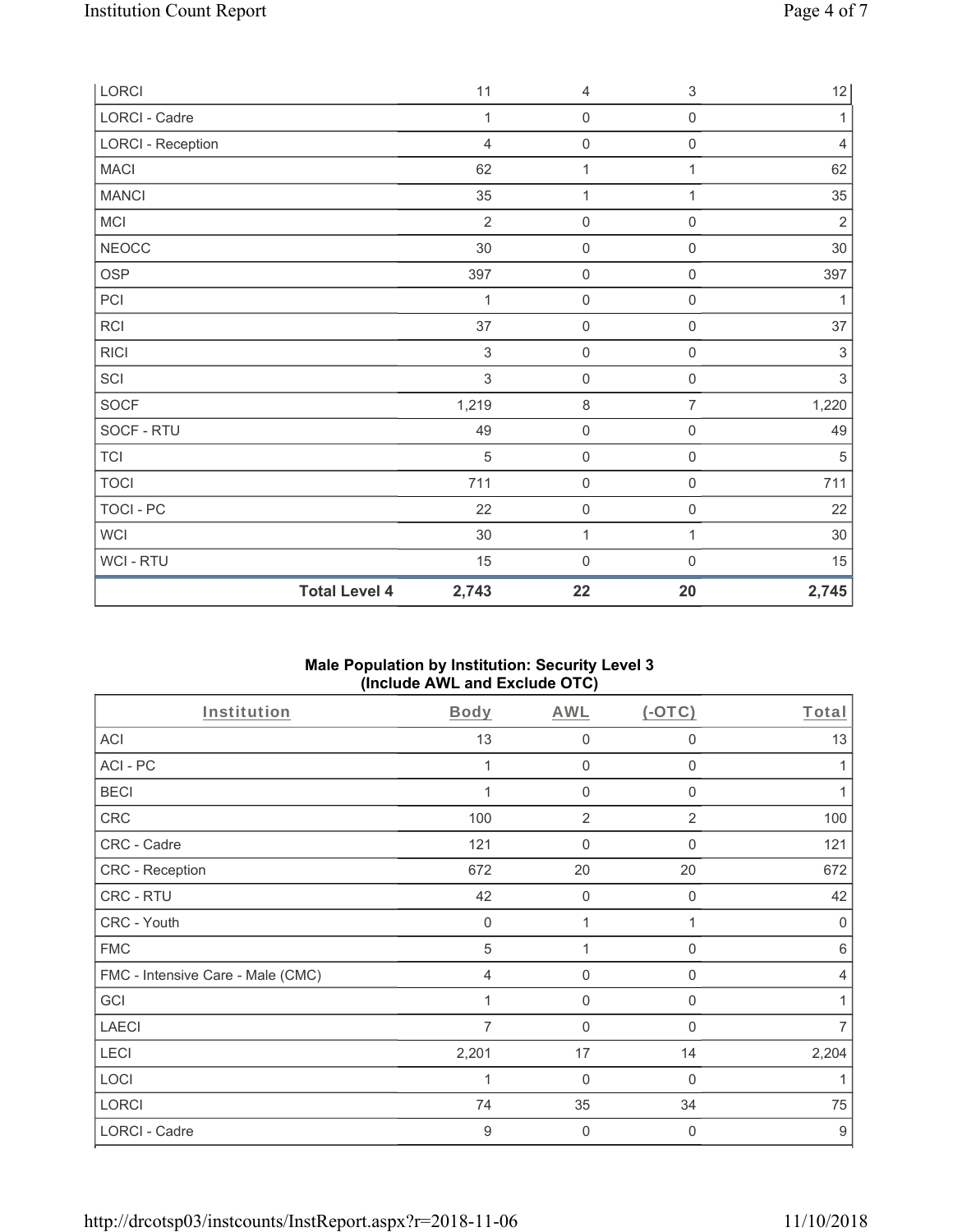| <b>LORCI - Reception</b> |                      | 542              | 3                   | 3                   | 542            |
|--------------------------|----------------------|------------------|---------------------|---------------------|----------------|
| <b>MACI</b>              |                      | 835              | 3                   | $\overline{2}$      | 836            |
| <b>MANCI</b>             |                      | 2,169            | $19$                | 15                  | 2,173          |
| <b>NCCI</b>              |                      | 15               | $\mathsf{O}\xspace$ | $\boldsymbol{0}$    | 15             |
| NCI                      |                      | 1                | $\mathsf{O}\xspace$ | $\mathsf{O}\xspace$ | 1              |
| <b>NEOCC</b>             |                      | 887              | $\,8\,$             | 6                   | 889            |
| <b>OSP</b>               |                      | 8                | $\mathsf{O}\xspace$ | $\boldsymbol{0}$    | 8              |
| PCI                      |                      | 39               | $\boldsymbol{0}$    | 0                   | 39             |
| <b>RCI</b>               |                      | 1,600            | 11                  | 11                  | 1,600          |
| <b>RICI</b>              |                      | 2                | $\mathsf{O}\xspace$ | $\boldsymbol{0}$    | $\overline{2}$ |
| SCI                      |                      | $\overline{2}$   | $\boldsymbol{0}$    | $\boldsymbol{0}$    | $\overline{2}$ |
| SOCF                     |                      | 6                | $\mathsf{O}\xspace$ | $\mathbf 0$         | 6              |
| <b>TCI</b>               |                      | 876              | $\overline{7}$      | 7                   | 876            |
| <b>TOCI</b>              |                      | $\boldsymbol{9}$ | $\mathbf{1}$        | 1                   | 9              |
| TOCI - PC                |                      | 74               | $\boldsymbol{0}$    | 0                   | 74             |
| <b>WCI</b>               |                      | 1,288            | 12                  | 11                  | 1,289          |
| WCI - RTU                |                      | 11               | $\mathbf 0$         | 0                   | 11             |
|                          | <b>Total Level 3</b> | 11,616           | 140                 | 127                 | 11,629         |

## **Male Population by Institution: Security Level 2 (Include AWL and Exclude OTC)**

| Institution                       | <b>Body</b> | <b>AWL</b>          | $($ -OTC $)$        | Total        |
|-----------------------------------|-------------|---------------------|---------------------|--------------|
| <b>ACI</b>                        | 722         | 3                   | 2                   | 723          |
| ACI-PC                            | 25          | 0                   | $\boldsymbol{0}$    | 25           |
| <b>ACI - RTU</b>                  | 83          | $\boldsymbol{0}$    | $\boldsymbol{0}$    | 83           |
| <b>BECI</b>                       | 1,488       | 14                  | $\overline{7}$      | 1,495        |
| CCI                               | 2,018       | 15                  | 11                  | 2,022        |
| CRC                               | 176         | $\overline{7}$      | $\sqrt{5}$          | 178          |
| CRC - Cadre                       | 107         | $\mathbf 0$         | $\boldsymbol{0}$    | 107          |
| CRC - Reception                   | 322         | 12                  | 12                  | 322          |
| CRC - RTU                         | 1           | $\mathsf{O}\xspace$ | $\mathsf{O}\xspace$ | 1            |
| CRC - Youth                       | 1           | $\mathbf 0$         | $\boldsymbol{0}$    | $\mathbf{1}$ |
| <b>FMC</b>                        | 18          | $\sqrt{2}$          | $\boldsymbol{0}$    | 20           |
| FMC - Intensive Care - Male (CMC) | 12          | $\mathsf{O}\xspace$ | $\boldsymbol{0}$    | 12           |
| GCI                               | 364         | 5                   | $\overline{2}$      | 367          |
| <b>GCI-RTU</b>                    | 39          | $\mathbf 0$         | $\boldsymbol{0}$    | 39           |
| <b>LAECI</b>                      | 1,102       | 14                  | 13                  | 1,103        |
| LECI                              | 1           | $\mathbf 0$         | $\mathsf{O}\xspace$ | 1            |
| LOCI                              | 1,186       | 8                   | 7                   | 1,187        |
| <b>LORCI</b>                      | 130         | 31                  | 28                  | 133          |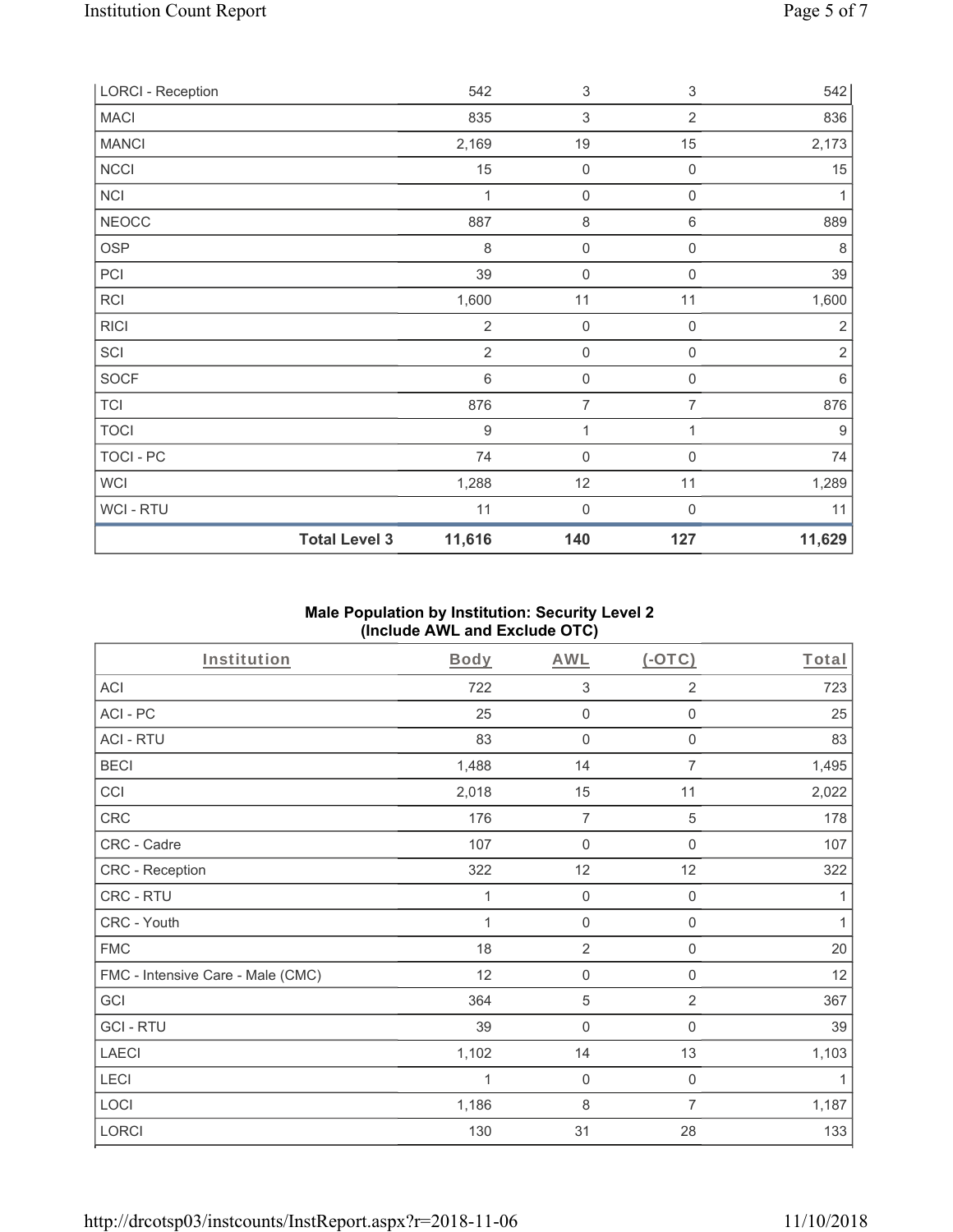|                          | <b>Total Level 2</b> | 16,286         | 195                 | 148              | 16,333         |
|--------------------------|----------------------|----------------|---------------------|------------------|----------------|
| WCI - RTU                |                      | 1              | $\mathbf 0$         | $\Omega$         | 1              |
| <b>WCI</b>               |                      | $\overline{7}$ | $\mathbf 0$         | 0                | $\overline{7}$ |
| <b>TCI</b>               |                      | $\overline{4}$ | $\mathsf{O}\xspace$ | 0                | $\overline{4}$ |
| SCI                      |                      | 984            | 8                   | 5                | 987            |
| <b>RICI</b>              |                      | 1,453          | $19$                | 14               | 1,458          |
| RCI                      |                      | 169            | $\mathsf{O}\xspace$ | 0                | 169            |
| PCI                      |                      | 899            | 12                  | 6                | 905            |
| <b>NEOCC</b>             |                      | $\overline{2}$ | $\mathsf{O}\xspace$ | $\boldsymbol{0}$ | 2              |
| <b>NCI</b>               |                      | 1,627          | 12                  | 11               | 1,628          |
| <b>NCCI</b>              |                      | 1,190          | 15                  | 12               | 1,193          |
| MCI - Camp               |                      | 1              | $\mathsf{O}\xspace$ | $\mathbf 0$      | 1              |
| <b>MCI</b>               |                      | 1,600          | 14                  | $\boldsymbol{9}$ | 1,605          |
| <b>MANCI</b>             |                      | 3              | 1                   | 1                | 3              |
| <b>MACI</b>              |                      | 89             | 1                   | 1                | 89             |
| <b>LORCI - Reception</b> |                      | 339            | $\overline{2}$      | $\overline{2}$   | 339            |
| LORCI - Cadre            |                      | 123            | $\mathbf 0$         | 0                | 123            |

## **Male Population by Institution: Security Level 1 (Include AWL and Exclude OTC)**

| Institution                       | <b>Body</b> | <b>AWL</b>          | (OTC)               | Total |
|-----------------------------------|-------------|---------------------|---------------------|-------|
| <b>ACI</b>                        | 588         | $\sqrt{3}$          | 0                   | 591   |
| ACI-PC                            | 3           | $\mathbf 0$         | $\mathbf 0$         | 3     |
| <b>ACI - RTU</b>                  | $30\,$      | $\mathsf{O}\xspace$ | $\mathsf{O}\xspace$ | 30    |
| <b>BECI</b>                       | 728         | $\boldsymbol{9}$    | 8                   | 729   |
| <b>BECI - Camp</b>                | 454         | 0                   | $\mathbf 0$         | 454   |
| CCI                               | 543         | 1                   | 1                   | 543   |
| CRC                               | 97          | 4                   | 3                   | 98    |
| CRC - Cadre                       | 1           | $\mathsf{O}\xspace$ | $\mathbf 0$         | 1     |
| CRC - Reception                   | 102         | $\mathfrak{S}$      | 3                   | 102   |
| <b>FMC</b>                        | 449         | 5                   | 1                   | 453   |
| FMC - Intensive Care - Male (CMC) | 28          | $\mathsf{O}\xspace$ | 0                   | 28    |
| GCI                               | 687         | $\,6\,$             | 1                   | 692   |
| GCI - Camp                        | 405         | 0                   | 0                   | 405   |
| <b>GCI-RTU</b>                    | 10          | $\mathsf{O}\xspace$ | $\mathbf 0$         | 10    |
| <b>LAECI</b>                      | 658         | 6                   | $\overline{4}$      | 660   |
| LECI                              | 5           | $\,6\,$             | 3                   | 8     |
| LECI - Camp                       | 165         | $\mathsf{O}\xspace$ | $\mathsf 0$         | 165   |
| LOCI                              | 1,074       | $\,6\,$             | 3                   | 1,077 |
| LORCI                             | 66          | $\boldsymbol{9}$    | 9                   | 66    |